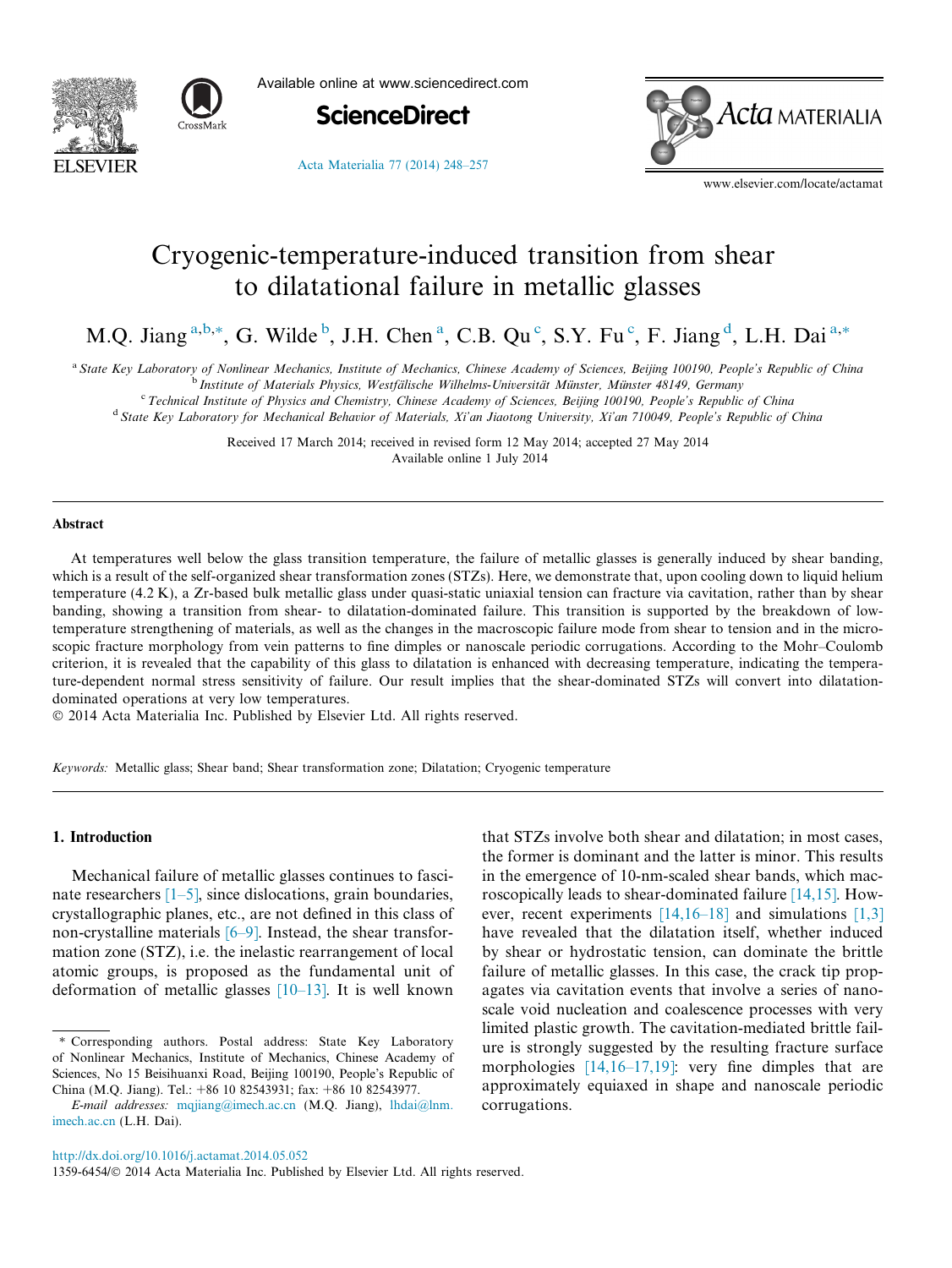It has been well documented that the inherent shearand-dilatation coupling in STZs leads to the pressure (or normal stress) sensitivity of macroscopic failure (flow and fracture) of metallic glasses [\[20,21\].](#page--1-0) Two direct pieces of evidence of such pressure sensitivity are that fracture angles under either compression or tension always deviate from the maximum shear stress plane  $(45^{\circ})$  [\[22–24\];](#page--1-0) and shear stresses at yielding depend on the applied hydrostatic pressure or normal stress [\[24–26\].](#page--1-0) Because STZs are stress-driven, thermally activated events initiated around high free-volume regions, it can be seen that the pressure sensitivity depends on the loading mode [\[23,25\]](#page--1-0) and is highly material/structure specific [\[25,27–29\].](#page--1-0) It is expected that temperature could also affect the pressure sensitivity of metallic glass failure, but this needs further experimental evidence.

In this work, we systematically investigated the failure behavior of a typical Zr-based (Vitreloy 1) bulk metallic glass by using environmental temperature as the only controlling parameter. A significant transition from shear to tensile failure was observed by the cryogenic cooling of Vitreloy 1 that was subjected to in situ quasi-static uniaxial tension from room temperature (300 K) to liquid helium temperature (4.2 K). This provides solid evidence that the dilatation of metallic glasses and the resulting normal stress sensitivity of failure are temperature dependent. The observed critical transition phenomenon coincides with the physical picture of the shear-to-dilatation transition in STZs at low temperatures, as originally proposed by Argon [\[10\].](#page--1-0)

### 2. Experimental

We chose the Vitreloy 1 bulk metallic glass as the model material because it is a tough system, with room-temperamaterial because it is a tough system, while following turn fracture toughness up to over 80 MPa  $\sqrt{m}$  [\[30\],](#page--1-0) and it has high thermal stability [\[31\]](#page--1-0). Vitreloy 1, with a nominal composition of  $Zr_{41.2}Ti_{13.8}Cu_{12.5}Ni_{10.0}Be_{22.5}$  (at.%), was cast into plates of dimensions  $2 \times 30 \times 60$  mm<sup>3</sup> in an arcmelter with an in situ suction facility. Dog-bone-shaped specimens with gauge dimensions of  $13 \times 2 \times 2$  mm<sup>3</sup> were



Fig. 1. (a) Tensile failure strength and (b) fracture angle as a function of temperature from room temperature (300 K) down to liquid helium temperature (4.2 K). The inset in (b) shows the representative failure modes at different temperatures.